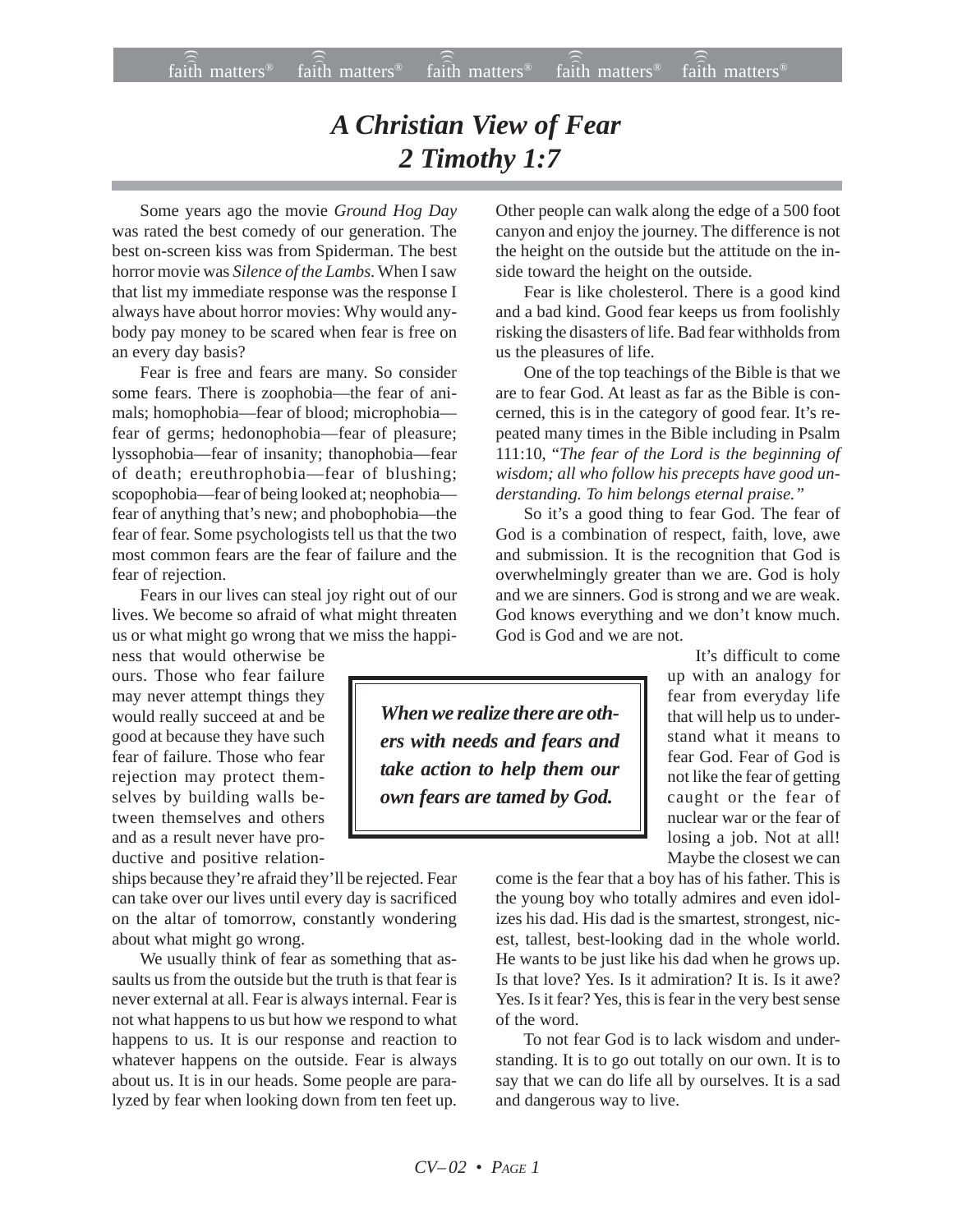In the science fiction movie *Signs* Mel Gibson plays the role of a pastor who loses his faith and loses his fear of God. His wife is killed by a car driven by a neighbor who fell asleep behind the wheel. The pastor is so upset that he not only leaves the ministry but he abandons his faith in God and gives up any fear of God. At one particularly low point he even shouts out that he hates God. He concludes that there are only two ways to live life, either believing in God or going it on his own. He tries to go it on his own but ends up turning back to God. He concludes that in the worst fears of his life (the death of his wife and the end of the world because of alien invasion) he must fear God. It's good fear.

God has blessed us with other good fears. These come when real danger threatens us. A healthy fear of fire or falling or foolishness can make our lives safer and a lot happier. All of which is to say that the right kind of fear is a good thing.

Fear of God gives meaning to all of life. But the wrong kind of fear steals happiness, joy and purpose. It is the fear that immobilizes us, causes us to behave badly, deprives us of good and interferes with the good God intends our lives to have.

Dysfunctional fears do not come from God. These are the result of our thinking, our choices and our sin. Sometimes our fears come from illness. Our minds are just as capable of getting sick as our bodies are capable of getting sick. When our fears come from mental and emotional illness we often need doctors and medicines just as we need doctors and medicines for broken bones and infected organs. When our fears are long-term it may be time for a mental health check-up just like a physical health check-up.

Whatever the origination of our fears, God gives us gifts to deal with them. There's a prescription is written in the New Testament by St. Paul who was kind of a fearless character himself. He wasn't afraid to argue with philosophers, take on powerful politicians or sail into dangerous storms. He did all kinds of courageous things. But he had a young friend named Timothy who was much more timid than Paul. So Paul wrote to him in 2 Timothy 1:7, "*God did not give us a spirit of timidity, but a spirit of power, of love and of self-discipline."*

The Holy Spirit of God gives us power. Fear is often accompanied by feelings of powerlessness. We fear that the situation will go completely beyond our control. Paul loved to quote from Jesus who said, "*My grace is sufficient for you, for my power is made perfect in weakness."* St. Paul discovered that when he hit his weakest point God came through with his strength. It is a supernatural provision of power that can only be experienced when we are weak. Paul went on to describe his own experience with this in 2 Corinthians 12:9-10:

*Therefore I will boast all the more gladly about my weaknesses, so that Christ's power may rest on me. That is why, for Christ's sake, I delight in weaknesses, in insults, in hardships, in persecutions, in difficulties. For when I am weak, then I am strong.*

God's Holy Spirit also gives us love. Love is for others. Love for others chases away many of our fears because so many of our fears are selfish. We fear our failure, our rejections, our sickness and our death. Even when we fear for others like our children, family and friends it can be self-centered. When we realize there are others with needs and fears and take action to help them our own fears are tamed by God. When we become engaged in the lives and the needs of other people we are, in turn, transformed and our fears are chased away. It's a prescription as clear as the physician's Rx. When fears start taking over your heart and hands, do something loving for someone else. Get started. God will give you the love as you go. The worst thing any of us can do when we are frightened is to stop loving others, start hating others or fail to serve others. That will grow our fears almost every time.

The Holy Spirit also gives us self-discipline. That is an interesting promise from God because it's a gift that calls us to behave in a healthy and wholesome way. If we're afraid we will fail the test God will give us the self-discipline to study. If we don't think we can handle the regimen of insulin or chemotherapy God will give us the selfdisciple. If we are frightened by unemployment God will give us the self-discipline to keep looking for a new job. If we are spiritually dry God will give us the self-discipline to pray, study our Bibles and worship him.

Put it together and it's a fabulous prescription. We're told in 2 Timothy l:7, "*God did not give us a spirit of timidity, but a spirit of power, of love and of self-discipline."* This is a promise from God. We fight our fears with faith that God will fulfill his promises. But, the only way we will ever know if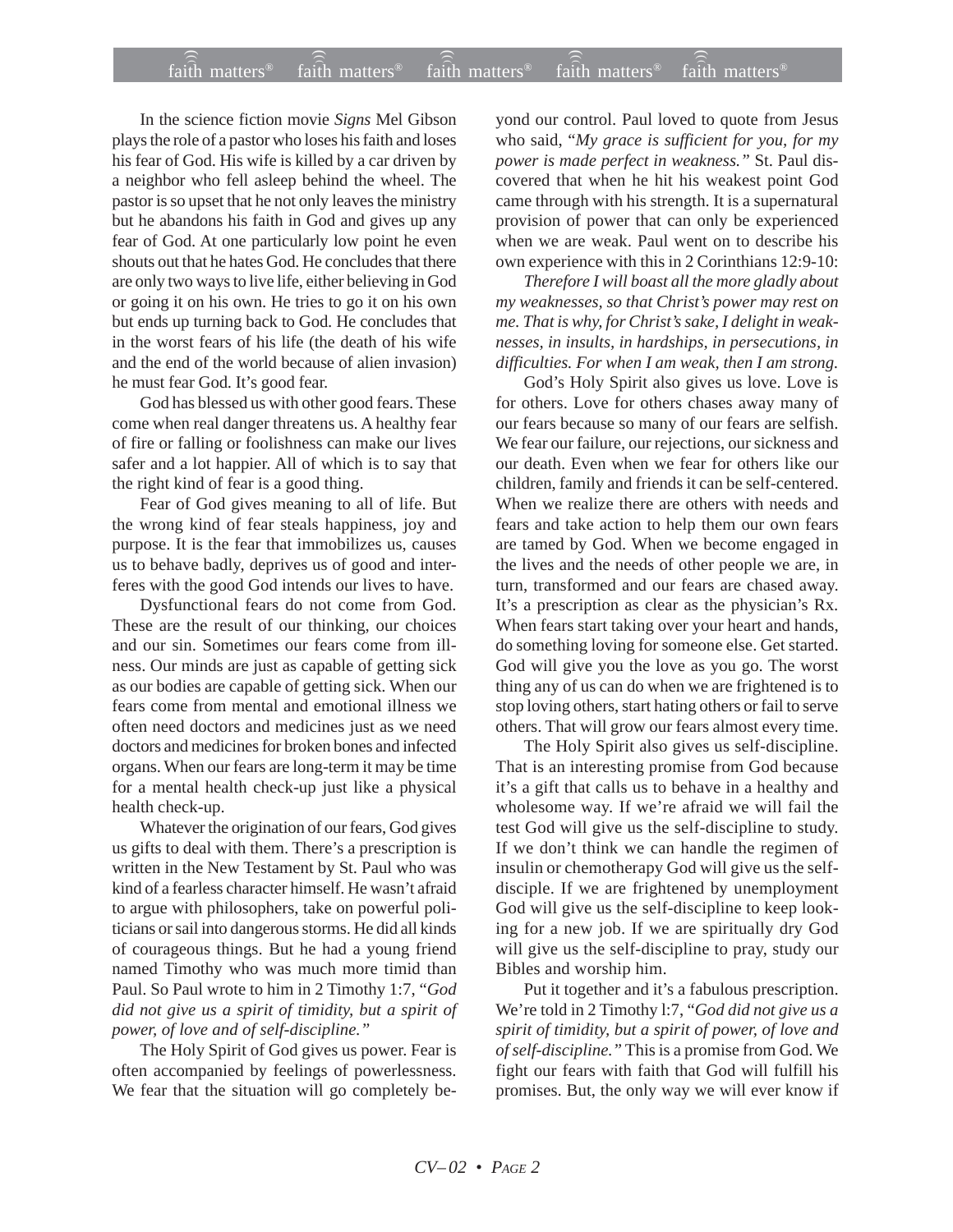any of this works is to do it. When we are most frightened he will intervene and will give us what we need.

Jesus once gave his closest friends and followers an experience with fear that was truly transformational. Matthew was there so his is an eyewitness report. He and his buddies had an experience that parallels some of our own. He tells about it in Matthew 14:22-33:

> *Immediately Jesus made the disciples get into the boat and go on ahead of him to the other side, while he dismissed the crowd. After he had dismissed them, he went up on a mountainside by himself to pray. When evening came, he was there alone, but the boat was already a considerable distance from land, buffeted by the waves because the wind was against it.*

> *During the fourth watch of the night Jesus went out to them, walking on the lake. When the disciples saw him walking on the lake, they were terrified. "It's a ghost," they said, and cried out in fear.*

> *But Jesus immediately said to them: "Take courage! It is I. Don't be afraid."*

> *"Lord, if it's you," Peter replied, "tell me to come to you on the water."*

*"Come," he said. Then Peter got down out of the boat, walked on the water and came toward Jesus. But when he saw the wind, he was afraid and, beginning to sink, cried out, "Lord, save me!"*

*Immediately Jesus*

*reached out his hand and caught him. "You of little faith," he said, "why did you doubt?" And when they climbed into the boat,*

*the wind died down. Then those who were in the boat worshipped him, saying, "Truly you are the Son of God."*

They were in a storm because they did the right thing. The story starts out by saying that *"Jesus made the disciples get into the boat"* and cross the Lake of Galilee. They ended up in a storm because they did what Jesus told them to do.

We identify! While sometimes our worst fears are a direct consequence of our worst choices, many times we are in the storm because we did the right thing. Some storms come out of a marriage, job, friendship or generosity that we entered well. God led us off the dock into smooth sailing that turned dangerous and we became scared.

I was caught in a storm on the Lake of Galilee. It's a frightening place. It's actually a fairly small lake but it's surrounded by mountains and storms can come sweeping down those mountains quickly. I knew we were in trouble when I saw the fear on the captain's face.

The cure for those in that storm that day turned out to be more frightening than the storm itself. Jesus came walking out to them on the water. The storm they could understand from experience, but a ghost-like man walking on top of the waves was far scarier. That's because we all fear the new and unknown. Even when God sends help we may be frightened beyond words if it is a help we have never before seen and don't understand. Even Jesus can be scary at times!

Jesus didn't handle the fear by calming the storm; instead he spoke words: "*Take courage! It is I. Don't be afraid."* That wasn't what they were looking for! They wanted him to do something. Stop the wind. Settle the boat. Calm the waters. But his three short sentences did not stop the storm nor did

*In the middle of your storm, look up and see Jesus, hear his call to courage and calm, trust him to settle your heart and change your situation.*

they get Jesus into the boat. In other words, Jesus did not alter anything that was scaring them. All he did was change their perspective on what was happening.

When we're afraid what we usu-

ally want is more than words. But words are what Jesus gives us because words are what we need most. Usually it is not the circumstances that need to change but our understanding of those circumstances. That is why when we are frightened Jesus tells us, *"Take courage! It is I. Don't be afraid."* He wants to change us first and then change the situation later.

Peter was the biggest risk taker of the bunch. Instead of welcoming Jesus onto the boat he proposed walking on the water himself. Some people are like that. They see an exciting opportunity in the middle of life's most terrifying circumstances.